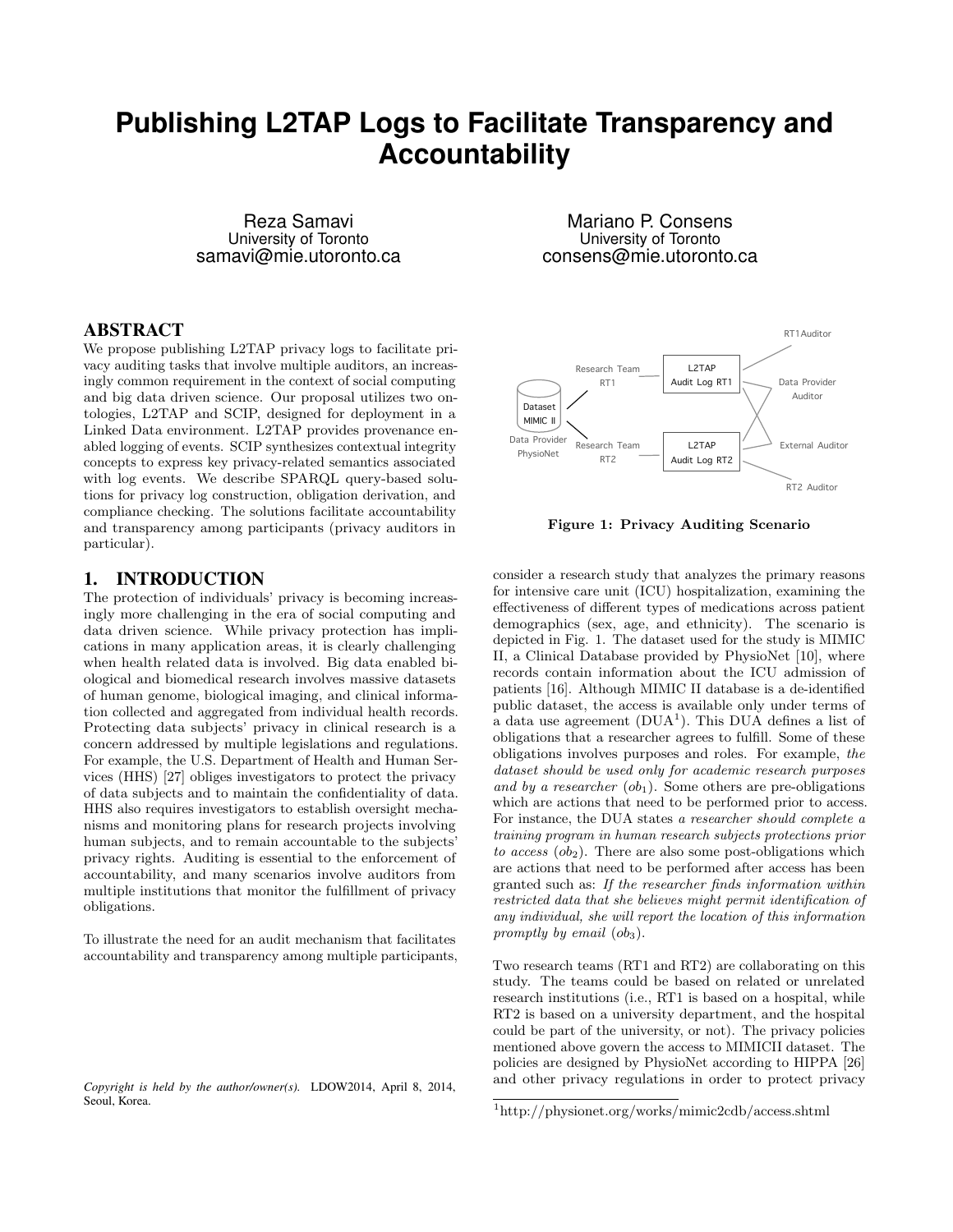of individuals whose data are used in research studies. In order to check if the research teams are compliant to these policies multiple potential auditors must be able to audit the log of access and fulfilment of obligations. One of the potential auditors is the Data Provider itself who oversees the contract to ensure the usage of data is accordance to the agreement. The auditors from two teams may also want to audit the process with respect to the internal data protection policies. In addition, an external auditor should be able to ensure the research involving individuals health data are fully HIPPA compliant.The challenge needs to be addressed is that while multiple participants are involved in generating privacy logs (e.g. the data provider, the research teams, and the researchers), all potential auditora should be able to check the log to see if the researchers are respecting privacy of data subjects.

In the past few years, we have observed multiple practical proposals with focus on privacy of big datasets and linked data ([22, 18, 7, 8]). The goal of these studies have been on access control frameworks that define who can access which resources. They achieve privacy through safeguarding of data before the access is granted and provide no solutions for privacy support after the access.There are also solid theoretical and practical work to support privacy auditing (data usage control after access is granted). However they either exploit complex logic (e.g. [2, 9, 3, 5]) that jeopardizes their practical benefits or use system level logging standards  $(e.g. [15, 6])$  to generate privacy audit logs on an application by application basis, thus generating privacy logs not exploitable by multiple participants and auditors in an heterogenous environment.

In [23] we proposed L2TAP ontology (Linked Data Log to Transparency, Accountability and Privacy) that allows participants to log in RDF [28] the provenance assertions of privacy related events. We also proposed a second pluggable ontology SCIP (Simple Contextual Integrity Privacy) to capture the privacy semantics of log events and enable SPARQL query-based implementations of auditing and compliance checking in a personalized health workflow<sup>2</sup>. The scalability of the framework for compliance checking has been evaluated by a set of queries described in [23].

Using L2TAP+SCIP, this paper proposes a standard way of privacy auditing in the big data research context. We propose multiple SPARQL query-based solutions (with a limited reasoning support of RDFS) to facilitate the tasks of constructing L2TAP privacy logs (when privacy policies are applicable to the classes of individuals and data items), deriving obligations from privacy policies, and compliance checking. If research teams agree on the semantics of publishing the log based on L2TAP+SCIP, they can show to the auditors their compliance in only one effort and auditors can oversee the compliance of parties involved without additional efforts. In other words, after the log has been created and all obligations and their fulfillments are captured the research team can check the log and provide it as an evidence of accountability [21]. Using the same log and the SPARQL solutions, all other auditors including the data provider's auditor, the institution auditors (described in [26] as Institutional Review Board (IRB) for a single-site research and Data and Safety Monitoring Board (DSMB) for multi-site research), and the external auditor can check compliance.

The paper structure and contributions are as follows. Section 2 provides an overview of L2TAP and SCIP and shows how the ontology can be used to capture the log events and their privacy semantics. Section 3 describes our SPARQL querybased solutions for constructing the log, obligation derivation, and compliance checking. Section 4 describes the related research. We conclude in Section 5.

# 2. L2TAP LINKED DATA LOG

In this section we first motivate the need for two ontologies to generate privacy audit logs. Then using our motivating scenario we describe L2TAP, an ontology for specifications of the header of privacy log events, and SCIP, an ontology that provides necessary specifications to encode privacy semantics of the body of log events.

The goal of L2TAP is to provide a set of classes and properties that can be used to represent and publish a log of privacy events as Linked Data. In the motivating scenario expressing access policies and obligations, requesting access to the dataset, fulfilling obligations are some of the typical privacy events that we expect L2TAP to be able to capture.

L2TAP follows the principles of Linked Data [11] to publish logs. Everything in the l2tap:Log is expressed in terms of some l2tap:LogEvents. URIs are used as names for logs, log events, participants, and processes. Thus, the log events can be published as web dereferenceable URIs by participants. Participants who want to dereference a published log are authenticated and communicated via a secure https channel. After we describe L2TAP and SCIP ontologies, at the end of Subsection 2.2 we will provide justification on why these ontologies rely on dereferenceable URIs and how Linked Data infrastructure allows to achieve log data integration when multiple parties contribute into the log their privacy events in different points in time.

The L2TAP ontology describes the header of a log event and is scoped to answer the provenance queries about log events, such as who has contributed an event to the log and when. The when in L2TAP can be expressed as simple xsd time using two L2TAP properties, l2tap:eventTimestamp and l2tap:publishingTimestamp. There are some subtlety in capturing the who in L2TAP. Following the second principle of Linked Data, using http:// URIs as names for participants, amounts to a data publisher choosing part of an http:// namespace that the publisher controls, by virtue of owning the domain name [11]. In L2TAP, the publisher of the log events is the logger who owns the domain of the log and can talk about the events and their assertions (e.g. https://logRT.org). If an L2TAP logger wishes to identify a participant as the who in an event header, the logger must register the participant, i.e. mint the URI of the participant with the namespace in its domain. Registered participants will be considered accountable for the assertions that they make in the log.

The privacy semantics of privacy events (e.g. what is an obligation fulfilment) are contained in the body of a log event and expressed using the SCIP ontology. In designing SCIP,

 ${}^{2}$ L2TAP and SCIP are documented at http://12tap.org.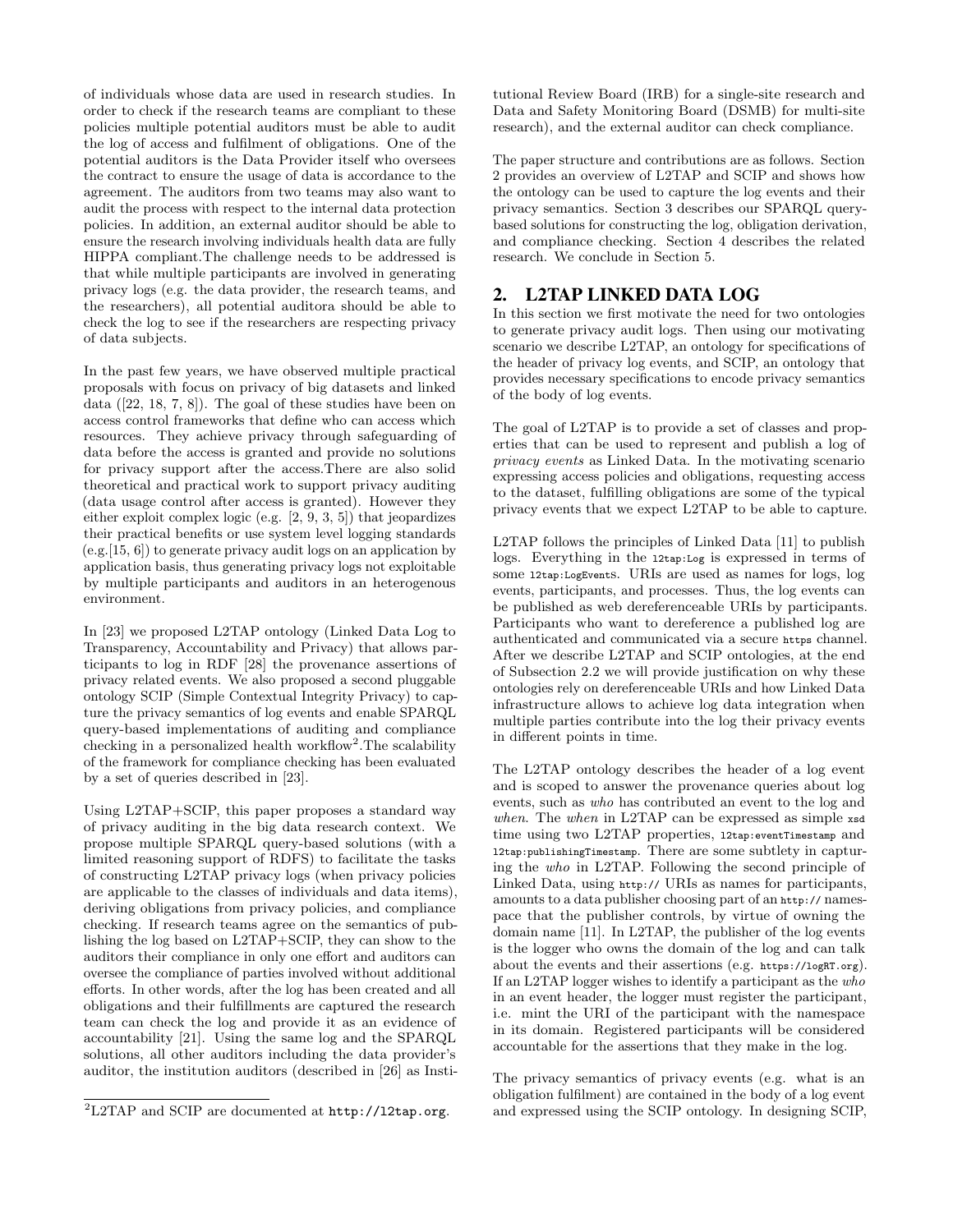

Figure 2: Log initialization event

we are inspired by the contextual integrity (CI) perspective [20]. The SCIP ontology provides mapping targets for basic notions of participants in an information flow, privacy contexts, and privacy norms as described in CI. The goal of the SCIP ontology is to define a minimum set of classes, properties and constraints that allows the basic compliance queries (e.g. which access request is non-compliant?) to be answered using SPARQL queries.

Having two namespaces is the basis for the framework flexibility and extensibility. The proposed SCIP ontology is just one instance of a class of pluggable ontologies to express privacy semantics and can be substituted with an ontology with more-or-less expressive power without impacting the semantics of the log header.

# 2.1 Log Event Types

L2TAP specifies three types of log events, log initialization events, participant registration events, and privacy events.

Log Initialization Events. This type of events defines which l2tap:Log is being initialized using the l2tap:initializesLog property. It also records assertions on the log characteristics such as who the logger is (12tap:logger), and how the event timestamps are captured (12tap:logClock). Fig. 2 provides an example of using the L2TAP ontology to encode a log event that initializes a log with https://logRT.org URI (line 1). This privacy log has a logger with https://RT.org/logger URI (line 4). The logger is a foaf: Agent<sup>3</sup> (line 7). The physical timeline for this log is a constant in the timeline ontology<sup>4</sup> (line9). Lines 10 and 11 encode the log's reference clock and the syncing frequency.

Participant Registration Events. This event type is used to register a foaf:Agent as an L2TAP log participant who can then submit the future log events. The l2tap:registersAgent property links a log event to a foaf:Agent who will be recognized by the logger as the registered agent. As described above the participant registration event marks the time instant that a participant's URI has been minted in the logger's domain. So the registered participants will be kept accountable with respect to the log events that they are contributing to the log in the future. In our scenario research teams as receivers of data and PhysioNet as the data provider are participants in the log. If the data was not anonymized each individual data subject or a class of data subjects could have also been registered as participants.

|                | https://logRT.org/logevent/e2> a l2tap:ParticipantRegistrationEvent;                                  |
|----------------|-------------------------------------------------------------------------------------------------------|
| $\overline{2}$ | l2tap:memebr0f <https: logrt.org="">;</https:>                                                        |
| 3              | l2tap:eventTimestamp "2014-01-27T12:00:00Z"^^xsd:dateTime;                                            |
| 4              | l2tap:publicationTimestamp "2014-01-27T12:00:01Z"^^xsd:dateTime;                                      |
| 5              | l2tap:registersAgent <https: clinicalresearchers="" rt.org="">;</https:>                              |
| 6              | l2tap:eventParticipant <https: logrt.org="" participants="" rt="">.</https:>                          |
|                | l2tap:eventData <https: logng="" logrt.org="" ng2="">.</https:>                                       |
| 8              | <https: logrt.org="" participants="" rt=""> a l2tap:Participant;</https:>                             |
| 9              | l2tap:registeredAgent <https: clinicalresearchers="" rt.org="">.</https:>                             |
| 10             | <https: clinicalresearchers="" rt.org=""> a foaf:Agent.</https:>                                      |
| 11             | <https: logng="" logrt.org="" ng2="">={</https:>                                                      |
|                | 12 <https: clinicalresearchers="" rt.org="" rt1=""> a <https: <="" rt.org="" td=""></https:></https:> |
|                | ClinicalResearchers>,                                                                                 |
|                | 13 <https: clinicalresearchers="" rt.org="" rt2=""> a <https: <="" rt.org="" td=""></https:></https:> |
|                | ClinicalResearchers> .                                                                                |

- ClinicalResearchers> . 14 <https://RT.org/ClinicalResearchers/Mark> a <https://RT.org/RT1> .
- 15 <https://RT.org/ClinicalResearchers/Joe> a <https://RT.org/RT1> .}

#### Figure 3: Participant registration event

Fig. 3 shows an example of using the L2TAP ontology to register the class of research teams as a foaf:Agent with <https://RT.org/ClinicalResearchers> URI (line 5). Note that this is the URI of a class of researchers. In lines 8-9 the l2tap:Participant class and the l2tap:registeredAgent property are used to capture the fact that the URI of the class of researchers is minted in the logger's domain. It is optional for a participant registration event to use the l2tap:participantData property and add a named graph [4] as the event data (payload) to the event. Suppose in our motivating scenario RT1 and RT2 are two classes of researchers. RT1 uses the dataset to study patients under 18 and RT2 studies patients 18 year and older. The optional named graph can be used to capture this classifications and additional information about the members of each class. For example we used the named graph (lines 11-15) to encode research team hierarchy and memberships. Therefore the accountability can be cascaded to a specific individual.

Privacy Events. A *privacy event* is used to encode privacy processes such as expressing privacy policies, access requests, and obligation fulfilment. Fig. 4 shows how the L2TAP ontology is used to log provenance assertions of privacy policies applicable to our scenario. The quads in this privacy event are grouped in two sets. The quads in lines 1-6 are the header of the event and the quads in line 8 onward are the body of the event. The data provider (PhysioNet) is the one who submits the quads of the policies to the log (line 3). The body of this log event (wrapped in https://logRT.org/logng/ng1 named graph) describes privacy policies and preferences as the payload of the event. The SCIP ontology is used to express the semantics of a privacy event's body.

## 2.2 Log Event Privacy Semantics

The L2TAP ontology described so far encodes a privacy event and its accountable participant regardless of the privacy semantics of the event. The SCIP ontology provides necessary vocabularies to capture the privacy semantics. We categorize the semantics in four groups: privacy preferences (policies), access requests and responses, obligation fulfillments, and access activities.

Privacy Preferences. The scip: PrivacyPreference class is used to encode a context and the norms applicable to the context. The context in SCIP is characterized using multiple

<sup>3</sup>http://xmlns.com/foaf/spec/

 $^{4}$ http://purl.org/NET/c4dm/timeline.owl#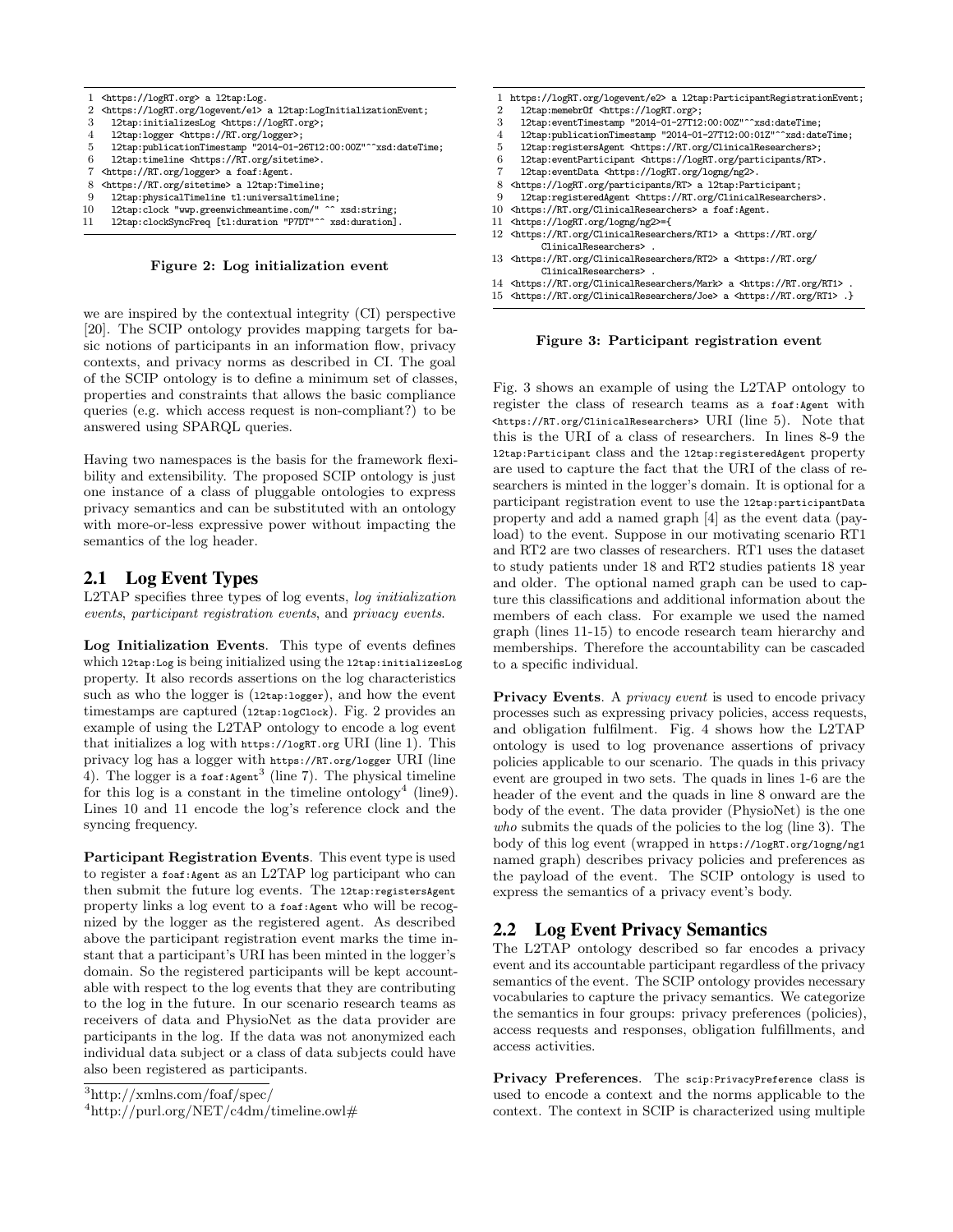1 <https://logRT.org/logevents/e3> a l2tap:PrivacyEvent;<br>2 12tap:memebr0f <https://logRT.org//>; 2 l2tap:memebrOf <https://logRT.org//>;<br>3 l2tap:eventParticipant <https://logRT 3 l2tap:eventParticipant <https://logRT.org/participants/PhysioNet>;<br>4 l2tap:eventTimestamp "2014-01-28T12:00:002"^^xsd:dateTime: 4 l2tap:eventTimestamp "2014-01-28T12:00:00Z"^^xsd:dateTime; 5 12tap:publicationTimestamp "2014-01-28T12:01:00Z"^^xsd:dateTime;<br>6 12tap:eventData <br/>https://logRT.org/logng/ng1> 12tap:eventData <https://logRT.org/logng/ng1> . 7 <https://logRT.org/logng/ng1> = { 8 <https://logRT.org/PhN\_pp1> a scip:PrivacyPreference; ...}

Figure 4: The header of a privacy event (for policies)

| 9  | scip:expressedBy <https: logrt.org="" participants="" physionet="">;</https:>     |
|----|-----------------------------------------------------------------------------------|
| 10 | scip:hasValidity [time:hasBegining "2014-01-01T00:00:00Z";                        |
| 11 | time:hasEnd "2015-01-01T00:00:00Z"];                                              |
| 12 | scip:dataItem <https: meditem="" mimicii.org="" patients="">;</https:>            |
| 13 | scip:requestorRole <https: roles="" rt.org="" scientific_researcher="">;</https:> |
| 14 | scip:purpose <https: purposes="" rt.org="" scientific_research="">;</https:>      |
| 15 | scip:privacyPrivilege <https: privileges="" read="" rt.org="">;</https:>          |
| 16 | scip:obligation <https: ob2="" obs="" rt.org="">;</https:>                        |
| 17 | scip:obligation <https: ob3="" obs="" rt.org="">;</https:>                        |
| 18 | scip:propositionalExpression <https: exp="" phy1="" rt.org=""> .</https:>         |
| 19 | <https: ob2="" obs="" rt.org=""> a scip:0bligationTemplate;</https:>              |
| 20 | scip:performAction <http: <="" actions="" ontology.org="" td=""></http:>          |
|    | obtain_training_certificate>;                                                     |
| 21 | scip:occurrenceGap "-1"^^xsd:integer;                                             |
| 22 | scip:performanceDuration "1"^^xsd:integer.}                                       |
|    |                                                                                   |

Figure 5: The body of a privacy event (for policies)

classes: scip:DataItem, scip:Purpose, and scip:PrivacyPrivilege. Use, collect, and disclosure are different types of privacy privileges. Participants in a context interact with each other in certain capacities or roles. In SCIP, roles of three main participants in an information flow are encoded using scip:dataSubjectRole, scip:dataRequestorRole, and scip:dataSender Role properties. The scip:Role class is used to capture the abstract and concrete roles. In SCIP, roles, purposes, data items and privacy privileges are represented as lattice using rdfs:subClassOf.

Fig. 5 shows how the SCIP ontology is used to encode the obligations described in our scenario. Note that the quads in this figure are the continuation of the quads in Fig. 4. Line 9 describes by whom the privacy preferences are expressed using the scip:expressedBy property. Note that the minted PhysioNet URI is the participant who submits the privacy policies. The quads in line 10 and 11 describe the validity time interval of the policies. The first obligation in our scenario  $(obj_1)$  is expressed as legitimate purpose (line 14) for using the dataset (line 12) and the acceptable roles of participants (lines 13) and the privilege that will be granted if the obligations are fulfilled (line 15).

There are also norms associated with a context that describe obligations or actions that need to be performed before (pre-obligation) or after (post-obligation) the dataset is accessed [19]. The scip:ObligationTemplate is a subclass of scip:Obligation that captures these actions. Obligations, expressed in privacy preferences, are templates for future instantiation of executable obligations. The scip:Obligation is rdfs:subClassOf scip:ObligationTemplate. Obligations has properties to express temporal constraints associated with an obligation. For example, the second obligation requires taking the training course (obtain\_training\_certificate) prior to access. This obligation is encoded using scip:performAction

- 1 <https://logRT.org/logevents/e4> a l2tap:PrivacyEvent;<br>2 l2tap:memebr0f <https://logRT.org>;
- 2 l2tap:memebrOf <https://logRT.org>;<br>3 l2tap:eventParticipant <https://RT.
- 3 l2tap:eventParticipant <https://RT.org/ClinicalResearchers/Mark>;<br>4 l2tap:eventTimestamp "2014-01-29T12:00:00Z"^^xsd:dateTime:
- 1 12tap:eventTimestamp "2014-01-29T12:00:00Z"^^xsd:dateTime;<br>5 12tap:publicationTimestamp "2014-01-29T12:01:00Z"^^xsd:dat
- 5 l2tap:publicationTimestamp "2014-01-29T12:01:00Z"^^xsd:dateTime;<br>6 l2tap:eventData <https://logRT.org/logng/ng2>.
- 6 l2tap:eventData <https://logRT.org/logng/ng2>.
- 7 <https://logRT.org/logng/ng2> = {
- 8 <https://RT.org/requests/req1> a scip:AccessRequest;<br>9 scip:dataRequestor <https://RT.org/ClinicalResearc
- 9 scip:dataRequestor <https://RT.org/ClinicalResearchers/Mark>;<br>10 scip:dataSender <https://RT.org/participants/physionet>;
- 10 scip:dataSender <https://RT.org/participants/physionet>;<br>11 scip:dataSubiect <https://mimicii.org/patients>:
- 11 scip:dataSubject <https://mimicii.org/patients>;<br>12 scip:dataItem <https://mimicii.org/MEDITEM>:
- 12 scip:dataItem <https://mimicii.org/MEDITEM>;<br>13 scip:purpose <https://RT.org/purposes/clinics scip:purpose <https://RT.org/purposes/clinical\_research>;
- 
- 14 scip:requestorRole <https://RT.org/roles/clinical\_researcher>; 15 scip:requestedPrivilege <https://RT.org/privileges/read> .}

Figure 6: Log event for access request

(line 20). scip:occurrenceGap property in line 21 encodes the relative time interval for performing the obligation (a positive integer indicates occurrence after the access activity, and a negative integer before). The scip:performanceDuration property in line 22 encodes the time required to perform the obligation. The third obligation is a post-obligation and requires to be fulfilled after access has been granted and when a record deem to be identifiable.

Access Requests and Responses. The scip:AccessRequest class is used to encode a request by a researcher to access a dataset. A number of classes that we used to express privacy policies (such as scip:DataItem, scip:Role, scip:Purpose, scip:DataItem, and scip:DataRequestor) will also be used to express access requests. An access request can be initiated by a class of participants or an individual participant. In our motivating scenario, we assume one of the researchers in the team (Mark) uses the framework to log its access request (cf. Fig. 6). Note that the who in the header of this log event is Mark's URI (line 3) who is a member of clinical researcher class. Line 8 encodes the Mark's access request as an instance of scip:AccessRequest. The scip:dataRequestor property in line 9 captures the URI of the data requestor (Mark), scip:dataSender (line 10) captures who should send the data (PhysioNet) while scip:dataSubject (line 11) captures whose data has been requested (Patients class in MIMIC II dataset). Similar to the privacy policies, we encode in line 12 the URI of requested data items (MEDITEMS: class of all medications taken by patients), the purpose for accessing data (line 13), and the roles of the participants requesting access (line 14). The privacy privilege that has been requested is encoded by scip:requestedPrivilege in line 15.

The scip:AccessResponse class encodes the boolean response to an access request as well as the applicable obligations. The log event shown in Fig. 7 records the access response to the Mark's request by dereferencing the corresponding access request URI (line 9). Line 10 encodes the access decision. Associated with each access response there could be a set of applicable obligations. The quads in lines 11-17 encode one of the obligations derived from privacy policies applicable to the study. Lines 11 in this listing refers to the URI of the corresponding obligations using scip:contextObligation. When multiple obligations arise from an access request, a propositional formula  $\varphi$  describes how the satisfaction of these obligations relates to the overall compliance of the access request. In our example scenario  $\varphi \equiv ob_1 \wedge ob_2 \wedge ob_3$ , i.e.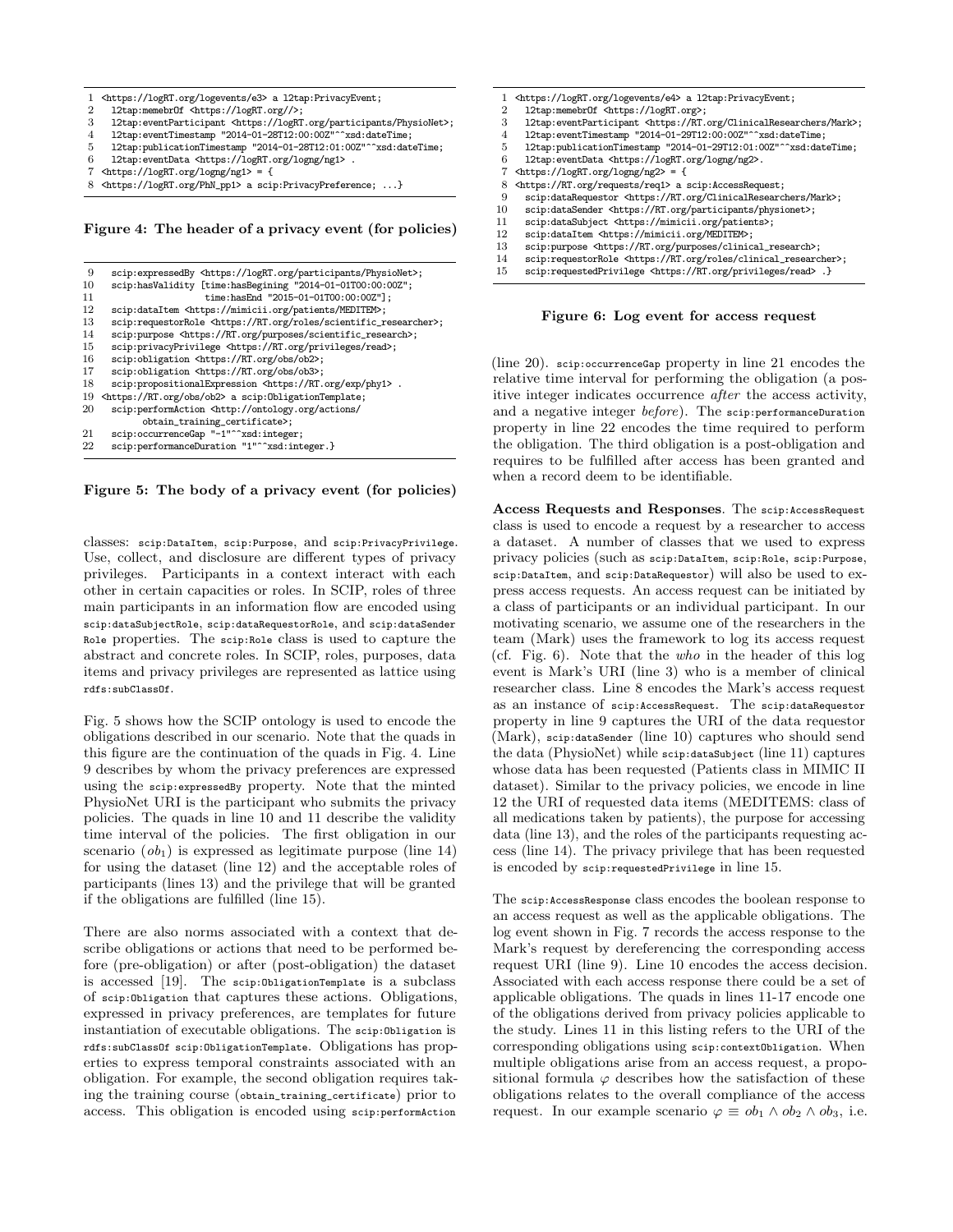

- 15 scip:createdFrom <https://RT.org/obs/ob2>.<br>16 <https://RT.org/req1/obs/ob3> a scip:0bligat 16 <https://RT.org/req1/obs/ob3> a scip:Obligation;
- 17 scip:createdFrom <https://RT.org/obs/ob3>.}

Figure 7: Log event for access response

all three obligations must be fulfilled for the access to be compliant. The scip:propositionalExpression property in line 13 encodes this formula. The rest of the quads in Fig. 7 links each of the performable obligations to the corresponding obligation templates in the privacy policy. So the characteristics of each obligation such as the action and the temporal constraints associated with the obligation become resolvable.

The who in this log event (line 3) is https://logRT.org/participa nts/PN\_ACLAgent indicating that the participant who has logged the response is an ACL agent of PhysioNet, implementing access control and obligation derivation. These mechanisms are usually domain-dependent. In [23] we described how we can derive obligations from privacy preferences using SPARQL queries. Obligations also can be derived using moreor-less complex mechanisms. From the logging perspective what is necessary is to have a mechanism in place to log the access decisions and obligations, regardless of which mechanism is used to control access or derive obligations.

When the obligations are derived from the privacy preferences (obligation templates) and logged, the obligation performer who can be the same participant as the data requestor (Mark, the researcher) or a different participant must fulfill the obligation in an acceptable time interval and log its fulfillment. SCIP has a number of properties to capture the participant who should perform an obligation (scip:obligationPerformer), the participant who actually performs the obligation (scip:performedBy), the one who can witness the violation of an obligation (scip:obligationWitness) and the one who actually witnesses (scip:attestsViolation).

Obligation Acceptance. When the access response has been logged, the research team (as the obligation performer) accepts to perform the obligations. This event captures the researcher's commitment as a performative act. The performative act is the utterance of a self-describing act which is performed by declaring that one is doing it [1]. Fig. 8 shows the log event for obligation acceptance. The event's participant (line 3) is Mark, one of the registered researchers. This event refers to the URI of the access response (line 9). By the virtue of logging this event, the researcher not only acknowledges existence of the obligations but also as a performative act commits himself to perform the obligations as conditions to access.

- 1 <br/> <https://logRT.org/logevents/e61> a l2tap:PrivacyEvent;<br>2 12tap:memebr0f <https://logRT.org>;
- 2 l2tap:memebrOf <https://logRT.org>;<br>3 l2tap:eventParticipant <https://RT.
- 3 l2tap:eventParticipant <https://RT.org/ClinicalResearchers/Mark>;<br>4 l2tap:eventTimestamp "2014-01-31T12:01:00Z"^^xsd:dateTime:
- 4 l2tap:eventTimestamp "2014-01-31T12:01:00Z"^^xsd:dateTime;
- 5 12tap:publicationTimestamp "2014-01-31T12:01:012"^^xsd:dateTime;<br>6 12tap:eventData <https://logRT.org/logng/ng9>.
- 12tap:eventData <https://logRT.org/logng/ng9>.
- 7 <https://logRT.org/logng/ng9> = {<br>8 <https://RT.org/acceptances/acpt1>
- 8 <https://RT.org/acceptances/acpt1> a scip:ObligationAcceptance;
- scip:accepts <https://RT.org/responses/res1>.}

Figure 8: Log event for obligation acceptance

- 1 <https://logRT.org/logevents/e6> a l2tap:PrivacyEvent;<br>2 12tap:memebr0f <https://logRT.org>:
- 
- 2 l2tap:memebrOf <https://logRT.org>;<br>3 l2tap:eventParticipant <https://RT. 3 l2tap:eventParticipant <https://RT.org/ClinicalResearchers/Mark>;<br>4 l2tap:eventTimestamp "2014-02-01T12:01:00Z"^^xsd:dateTime:
- 12tap:eventTimestamp "2014-02-01T12:01:00Z"^^xsd:dateTime;
- 5 12tap:publicationTimestamp "2014-02-01T12:01:01Z"^^xsd:dateTime;<br>6 12tap:eventData <br/> <br/> <br/> <br/> <br/> <br/> <br/> $\frac{1}{2}$
- 12tap:eventData <https://logRT.org/logng/ng5> .
- 7 <https://logRT.org/logng/ng5> = {<br>8 <https://RT.org/req1/performedobs/
- 8 <https://RT.org/req1/performedobs/ob2> a scip:PerformedObligation;
- 9 scip:performedFor <https://RT.org/req1/obs/ob2>;
- scip:performedBy <https://RT.org/ClinicalResearchers/Mark>;
- 11 scip:occurredIn "2014-02-01T11:00:00Z"^^xsd:dateTime .}

Figure 9: Log event for performing an obligation

Performing Obligation. In the scenario, one of the research team members (Mark) is the participant who must perform the obligations as conditions to access to the dataset. The first obligation (obtain\_training\_certificate) is a preobligation, meaning that the research team must obtain the certificate and log this action as an evidence prior to access. Fig. 9 shows a log event that captures the fact that Mark has performed the first obligation. Line 8 defines the performed obligation as an instance of scip:PerformedObligation class. Line 9 refers to the URI of the corresponding obligation logged in the access response. The participant who has performed the obligation and the time instant of performing the obligation are encoded using the scip:performedBy (line 10) and scip: occurredIn (line 11) respectively. Note that Mark is the who has submitted these quads to the log (line 3).

Access activity. Finally, SCIP has a class scip:AccessActivity to record the occurrence of an access activity. Fig. 11 shows the log event of an access activity when the research team (including all its members) has accessed the dataset. Line 9 refers to the URI of the corresponding obligation acceptance event using scip:forObligationAcceptance. Line 10 captures the time instant that the access activity occurred. The provenance assertions for this log event (line 3) shows that the researcher is the participant who logs the access activities. We assume that the data provider (PhysioNet) has also a mechanism in place to log all accesses to its dataset. Therefore, if the researcher fails to log an access activity the discrepancy between the provider's access log and the L2TAP audit log will trigger a non-compliance incident.

The justification for leveraging the Linked Data infrastructure and derferenceable URIs become evident as we walk through the log events for the motivating scenario described above. We summarized registration of the log events in Fig. 11. Participants make statements about the events in the log. Therefore, they need to access the events data to dereference the past events URIs that may have been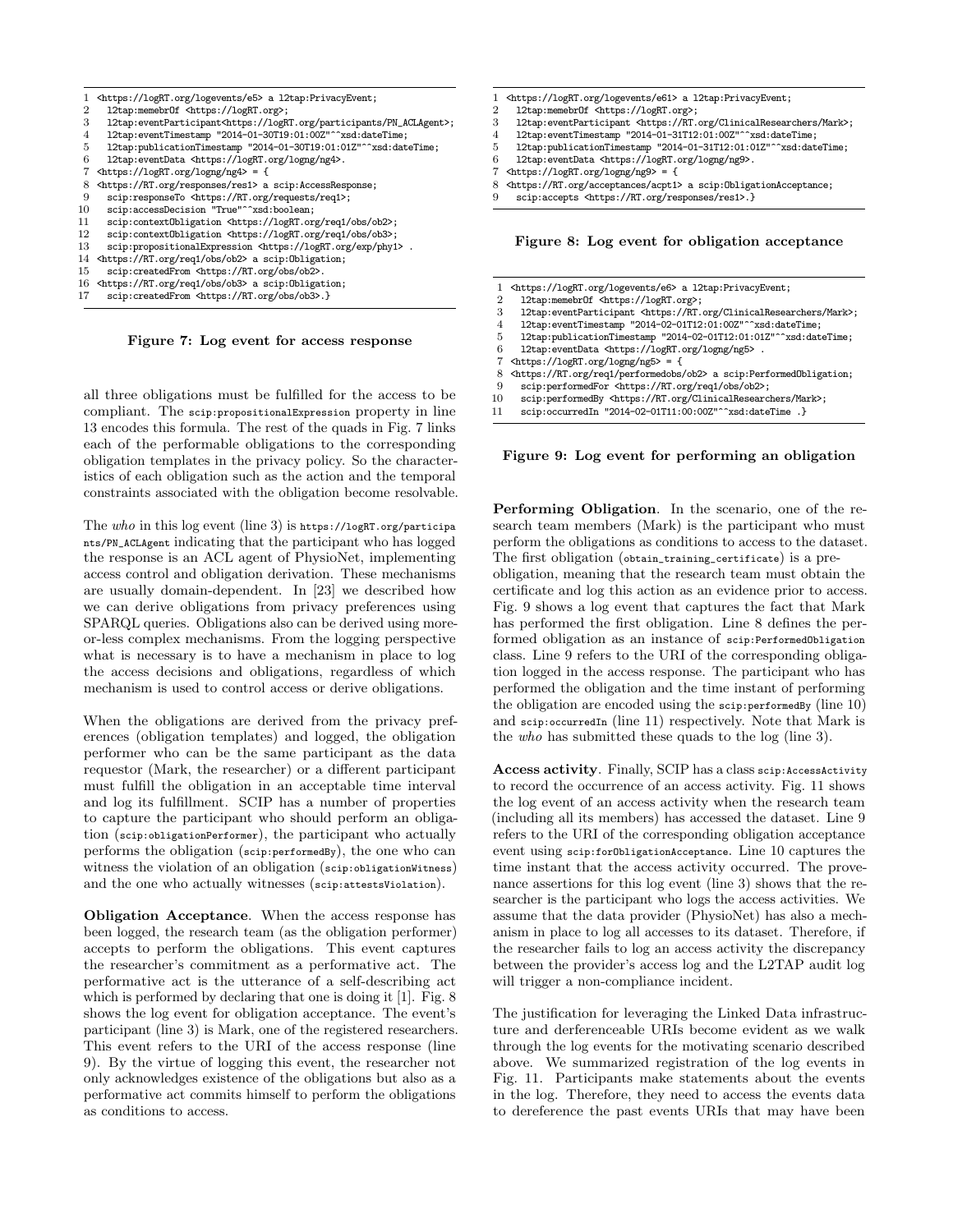

Figure 10: Log event for access activity

logged by other participants in the different points in time. For example, the privacy policies are registered by PhysioNet on Jan 01, 2014, then the access request has been logged by the research teams on Jan 29, 2014. The access response event has been logged by the Physionet access control agent on Jan  $30^{th}$  referring the URI of the access request (scip:responseTo <https://RT.org/requests/req1>). The access response also refers to the URIs of obligations registered by PhysioNet as part of the privacy policies (e.g. scip:createdFrom <https://RT.org/obs/ob2>). Analogously the log events encoding the acceptance of obligations, fulfilment of an obligation by one of the researchers and the access activity logged by the research team refer to the URIs of the other past log events. The statements that each of these participants wants to make depends on the URIs of the statements have been previously logged.

The events in Fig. 11 do not necessarily occur in the sequence shown. Consider a scenario in which the researcher logs an access to the dataset referencing an obligation acceptance's URI. However, the researcher happens to not log an obligation fulfilment event corresponding to the access response. So the access response's URI not be referred by a performed obligation event and in turn the corresponding access request would also not be referred. This results in a non-compliant access request and the researcher would become accountable for not logging the obligation fulfilment event. Therefore, the L2TAP+SCIP ontology relies on the URI dereferencing to make actions of each participant transparent for other participants involved in the process (of course for the participants who have been authenticated) and provide support for accountability and privacy.

### 3. QUERY-BASED AUDITING

The fundamental aspect of leveraging RDFS and Linked Data to generate L2TAP logs is to facilitate privacy audit tasks by queries over the created logs. In this section we will first discuss how the standard RDFS and computation of transitive closures for the refs:subClassOf relationship can be exploited to support query-bases audit tasks. Then we describe three major audit tasks (*constructing the log with* data usage policies, obligation derivation and fulfilment, and compliance checking) that all can be supported by SPARQL queries with a limited RDFS reasoning support. These tasks involve several classes of participants including data provider, data receiver (research teams), and auditors.

RDFS Reasoning Support. By leveraging Linked Data for privacy audit log we can achieve a flexible way to deal with data items granularity, participants granularity, and



Figure 11: Registering log events into the log and required URI dereferencing

applicable privacy policies. An individual's personal information can span from a very specific data item (e.g. the glucose level in a blood work) to a very general data item (e.g. the personal health record of an individual). Privacy policies and regulations (e.g. HIPPA) are not only applicable to an entire dataset but also may apply to a specific class of data items (e.g. mental health data) or a specific class of individuals (e.g. children under age of 12). Individuals (e.g. data subjects in our scenario) may have options to express their personal privacy preferences applicable to the instances of their data. Expressing everything in the log (including data items, participants, etc.) using dereferencable URIs provides the most flexible and generic way of representing resources involved in privacy processes. Furthermore, RDF representation of audit logs using L2TAP and SCIP ontologies allows both the URI of a class of resources or URI of an instance of a resource (participants or data items) to be dereferenced and reasoned about using RDFS. As shown in Fig. 3 members of the class of researchers are defined using a named graph as a log event payload. Exploiting rdfs:subClassOf allows to reason about the entire class of researchers or a specific individual in the class when evaluating an obligation derivation query or a compliance query as described below. With the same token applicable privacy policies and preferences can be determined for a class of data subjects, a class of data items, or for one instance of the same classes.

Log Construction. In our motivating scenario, the research institute is the one who needs access to the datasets for its researchers and also wants to keep its researchers accountable with respect to the dataset usage policy. Therefore, the research institute initializes the log and registers the participants. The institute then uses the log in the future and show to the interested auditors that its researchers are compliant with the policies. On the other hand, the data provider wants to be able to express the norms and policies that govern the data usage. So the provider wants to contribute to the log these policies and record all accesses to datasets. We illustrated throughout Fig. 1-4 the set of quads that need to be stored in an L2TAP log for these tasks.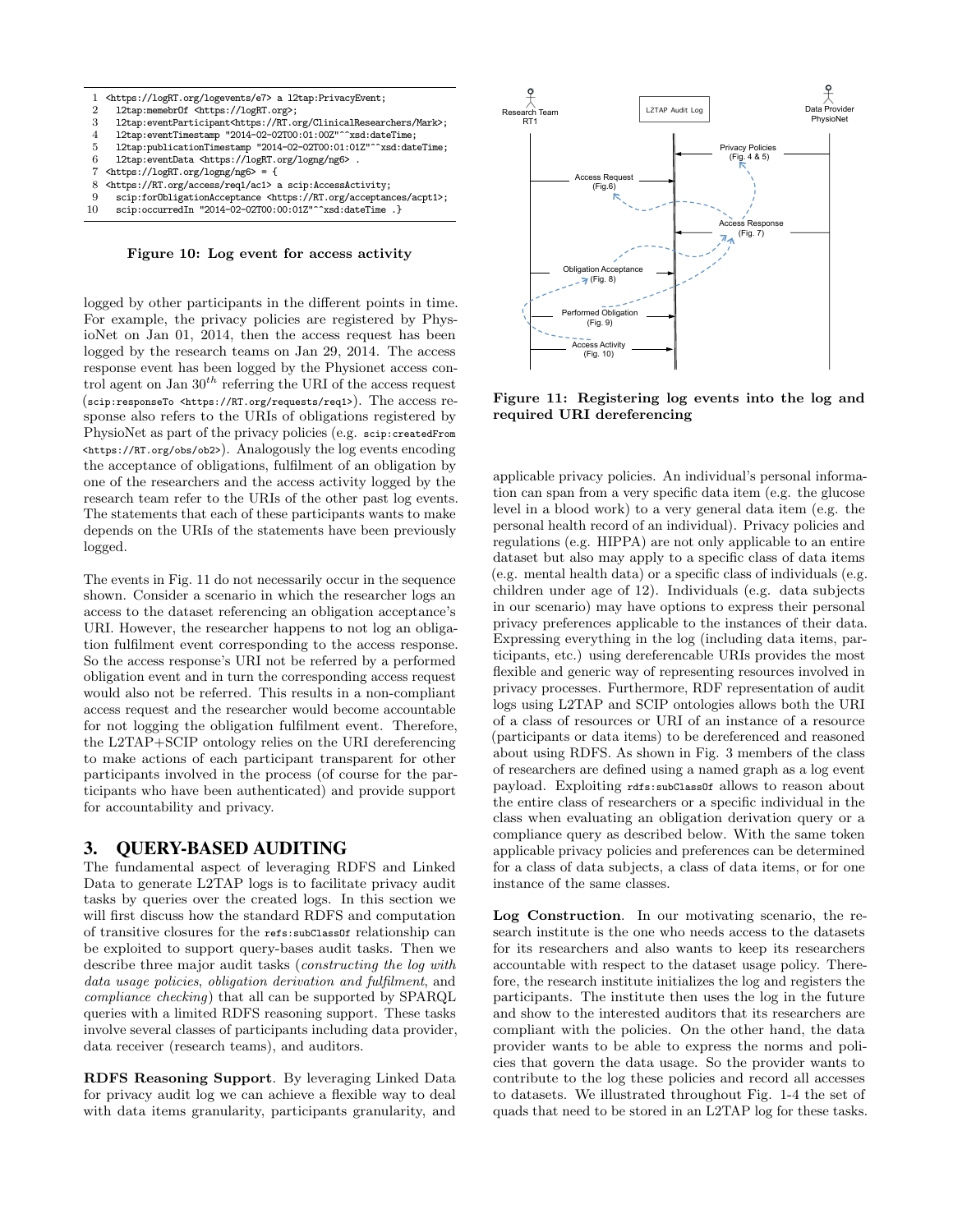All quads in these figures can be appended to an L2TAP log using SPARQL 1.1 [29] commands in three steps: first a named graph will be created for a log event using CREATE GRAPH <g>, second the quads of the log header will be inserted to the log default graph and then the quads of the log event body will be inserted into the named graph using INSERT DATA {GRAPH <g> { }}.

Obligation Derivation. After the log is constructed, the research teams (or an individual researcher) want to be able to derive the obligations applicable to the class of data items or data subjects that they want to access. This task can be accomplished through computation of transitive closures for the rdfs:subClassOf relationship. Norms in the SCIP ontology are defined in terms of data items, roles of participants who want to use data items, purpose of usage, and requested access privilege. All these concepts are expressed in SCIP by a lattice using rdfs:subClassOf. For example children under 12 are rdfs:subClassOf data subjects. Therefore, a SPARQL query with the RDFS reasoning support allows to match the context of a set of privacy policies with the context of an access request. The query conditions check that all instances of data items, data subjects, roles, privacy privileges asked by the research teams in the access request graph, can be subsumed by the corresponding items in the privacy policies graph. Then the output of the query will be applicable obligations to that access request. The method has been described in more details in our earlier publication ([23]- Section 3).

Compliance Checking. An important audit task is to identify, at any given point in time, if an access request is in compliance with the applicable privacy policies. Compliance of an access request is decided based on the status of its corresponding obligations. Therefore, a typical compliance checking task will be performed in three steps as illustrated in Algorithm 1. First multiple SPARQL ASK queries evaluate the status of all individual obligation and return true for an obligation if it is fulfilled and false otherwise. The template query shown in Fig. 12 can be used for evaluating the fulfilment of an obligation after the parameter @ob is substituted with the URI of an obligation. A similar template query can be used to evaluate a pending obligation (an obligation that the conditions for its fulfillment not yet settled).

For each access response a propositional formula will be also logged indicating how the fulfilment of an individual obligation contributes to the overall compliance of an access request. In our scenario the formula is  $\varphi \equiv ob_1 \wedge ob_2 \wedge ob_3$  i.e. all three obligations must be fulfilled for the access request to be compliant. The second step in the algorithm is to substitute the propositional variable in  $\varphi$  with the truthvalues representing the state of every derived obligation. Each  $ob_i$  in this formula will be substituted with  $o_i$  which can be true or false depending on the evaluation of the query in Fig. 12.

The third step in the algorithm is to substitute  $\varphi$  as a propositional variable and evaluate the template query in Fig. 13 to check the overall compliance of the corresponding access request. Note that in line 3 of the query in Fig. 13, we include the graph encoding the access decision of the access request. The ?accessDecision variable is a propositional vari-

|                | 1 ASK                                                               |
|----------------|---------------------------------------------------------------------|
| 2              | WHERE {                                                             |
| 3              | ?obAcc scip:accepts ?response.                                      |
| $\overline{4}$ | ?response scip:responseTo ?request.                                 |
| 5              | ?response scip:contextObligation @ob.                               |
| 6              | @ob rdf:type scip:Obligation.                                       |
| 7              | @ob scip:occurrenceGap ?occGap.                                     |
| 8              | @ob scip:performanceDuration ?pD.                                   |
| 9              | OPTIONAL {?accessActivity scip:forObligationAcceptance ?obAcc}.     |
| 10             | OPTIONAL {?accessActivity scip:accessedTime ?accessTime}.           |
| 11             | OPTIONAL {?performedOb scip:performedFor @ob}.                      |
| 12             | OPTIONAL {?performedOb scip:performedBy ?performAgent}.             |
| 13             | OPTIONAL {?performedOb scip:occurredIn ?obligationTime}.            |
| 14             | OPTIONAL {?witness scip:attestsViolation @ob}.                      |
| 15             | FILTER (((!bound(?performAgent) && !bound (?accessTime))            |
| 16             | $\vert\vert$ (bound (?accessTime) && (xsd:integer(@currentTime) < = |
| 17             | $fn:max((xsd:integer(?accessTime) + xsd:integer(?occGap) + xsd:$    |
|                | integer (?pD)),                                                     |
| 18             | (xsd:integer(?accessTime) + xsd:integer(?occGap)))))) &&            |
| 19             | $(!$ bound $(?$ witness $))$ }                                      |

#### Figure 12: Evaluating the fulfilment of an individual obligation

Data: Access request:  $rq$ , currentTime: t Result: Boolean Compliance value for rq  $1 \tOB \leftarrow$  set of derived obligations for  $rq$ ; 2  $\phi \leftarrow$  propositional formula for rq; 3 foreach  $ob_i \in OB$  do 4  $\vert$   $o_i \leftarrow answer\_of$  (SPARQL ASK obligation query (Fig. 12)); 5 Substitute  $ob_i$  in  $\phi$  with  $o_i$ ; 6 end

- $\tau$ Substitute $\phi$  in Compliance Ask Query;
- 8  $C \leftarrow answer\_of$  (SPARQL ASK compliance query (Fig. 13));

9 return  $(C)$ 

Algorithm 1: An algorithm for compliance checking

able that will be used in the expression in line 4 to evaluate the access request compliance queries. The FILTER statement is the conjunction of  $\varphi$  and ?accessDecision meaning that if the access decision logged by the access control mechanism is false even if all obligations are fulfilled the access request would be non-compliant.

1 ASK

- 2 WHERE { ?response scip:responseTo @rq 3 ?response scip:accessDecision ?acces
- 3 ?response scip:accessDecision ?accessDecision .

#### Figure 13: Evaluating an access request compliance

A number of other compliance queries (e.g. which obligation is pending or which access request is not compliant at time  $t$ ), the experimental validation of the scalability of our solution, and the practical benefits of our approach are described in [23].

## 4. RELATED WORK

Our research study is inspired by the concept of information accountability as described by Witzner et al. [30], that is ensuring whether the policies and configured preferences that govern the flow of personal information, are respected by the parties that collect, use, and share users' data. In an early work on the management of policies and the semantic web [14], Kolovski et al. emphasize on the need for a declarative access policies to support scalable information

<sup>4</sup> FILTER (@phi && xsd:boolean(?accessDecision)) }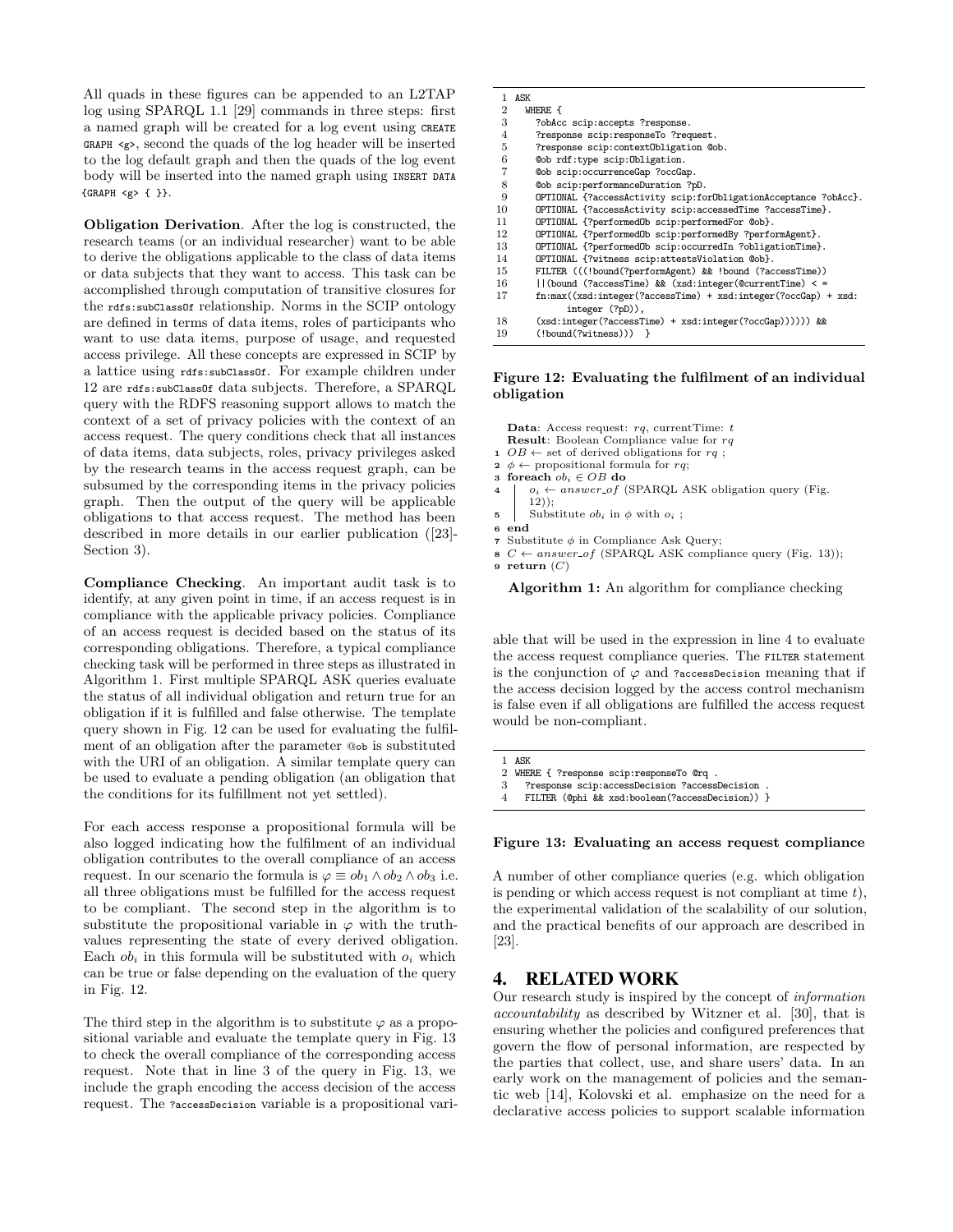sharing among parties. The authors then propose a rulebased discretionary access control language for the web. In [13], Kagal et al. propose Rein, a policy framework grounded in semantic web technologies. The authors acknowledge and respect the diversity and heterogeneity of policy languages on the web and propose Rein as an ontological framework for policy interoperability. The ontology proposed in this paper supports information accountability via privacy audit logs and complements the Rein proposal [13] by providing a SPARQL query based solutions for the basic compliance checking queries.

There are solid theoretical foundations for policy auditing over logs [2, 9, 3, 5]. Barth et al. use Alternating-time Temporal Logic to build a logical privacy model and design a privacy language (LPU) to express norms [2]. The concept of norms in this work has been adapted from the Contextual Integrity perspective [20]. The LPU language allows all communications between agents to be recorded in a logical trace. Norms are expressed as logical constraints and privacy compliance is related to the logical concepts of satisfiability and entailment. Datta et al. [9] extended the LPU language with reasoning about information accountability over incomplete logs. Basin et al. use metric first order temporal logic (MFOTL) to express policies, which are then monitored to verify whether the trace of actions satisfies desired temporal properties [3]. Cederquist et al. describe a framework that uses audit logs to enforce compliance with discretionary access control policies [5]. While this body of work propose highly expressive privacy logic, lack of support by an scalable semantic technology prevents the approaches to be applied outside of research labs.

An important related work is the recently proposed RDF provenance model (PROV-DM) [17]. The focus of PROV-DM is on providing a domain independent ontology for asserting provenance of a resource on the web. While the provenance assertions of the L2TAP+SCIP log events (log event header) can be expressed using PROV-DM ontology, the ontology cannot support the structure needed to encode the semantics of the body of privacy events (e.g. privacy preferences, obligations, and purpose of usage). A simple mapping between L2TAP and PROV-DM allows a log event (regardless of its content) to be expressed by the PROV-DM ontology. The mapping requires adding a prov:Activity (i.e. defining a URI for the act of generating the l2tap:LogEvent as a prov:Entity). Then the assertion of the who, 12tap:eventParticipant, will be mapped to the prov:wasAssociatedWith property. The two L2TAP properties capturing the when assertions are mapped to prov:startedAtTime and prov:endedAtTime respectively.

In recent years, we have seen several proposals addressing privacy in the Linked Data context ([22, 18, 7, 8]). This body of research are mainly proposing access control frameworks based on access control lists (ACLs). Authors in [22] propose a privacy preferences vocabulary that can be utilized to express fine-grained access policies in Linked Data environment. Muhleisen et al. propose an access control mechanism for social web applications [18]. This framework uses SWRL to express access rules. Authors in [12, 7, 8] leverage the Linked Data architecture for providing authorizations and access restrictions at the document level [12]. The authorization mechanism in [12] is based on WebID [25]. To address the

privacy concerns in the emerging domains of linked data applications, Speiser et al. [24] propose a privacy framework for policy specification and access control enforcement.While access control is a necessary mechanism to protect individuals' privacy, it is not sufficient to express and control data usage policies. The work introduced in this paper addresses privacy concepts such as usage purposes and obligations after access.

# 5. CONCLUSIONS

While compliance auditing is mandated in different privacy legislation (e.g. [26, 21]), it has received less attention from the research community. In this paper we continued our work in [23] and showed that regardless of what logic is used to express privacy policies there is a standard way for privacy logging that allows basic privacy events to be logged and provides a scalable query-based solution for answering compliance queries. We also demonstrated that L2TAP Linked Data Log is capable of facilitating basic privacy auditing tasks such as: constructing the log, obligation derivation, and compliance checking in the big data and linked data research context. In our approach, the convenience of Linked Data and RDFS has been sought for privacy log interoperability and facilitating accountability and transparency among participants.

## 6. ACKNOWLEDGMENTS

Financial supports from the NSERC Canada and Privacy Awards from IBM and the Information and Privacy Commissioner of Ontario are greatly acknowledged.We thank the anonymous reviewers for their comments.

## 7. REFERENCES

- [1] J. Austin. How to do things with words, volume 88. Harvard University Press, 1975.
- [2] A. Barth, A. Datta, J. C. Mitchell, and H. Nissenbaum. Privacy and contextual integrity: Framework and applications. In Proc. SP, pages 184–198, 2006.
- [3] D. Basin, F. Klaedtke, and S. Müller. Policy monitoring in first-order temporal logic. In Proc. CAV, pages 1–18, 2010.
- [4] J. Carroll, C. Bizer, P. Hayes, and P. Stickler. Named graphs. Web Semantics: Science, Services and Agents on the World Wide Web, 3(4), 2011.
- [5] J. Cederquist, R. Corin, M. Dekker, S. Etalle, J. den Hartog, and G. Lenzini. Audit-based compliance control. Int. J. of Info. Security, 6:133–151, 2007.
- [6] A. Chuvakin, E. Fitzgerald, R. Marty, R. Gula, W. Heinbockel, and R. McQuaid. Common event expression, 2008.
- [7] L. Costabello, S. Villata, N. Delaforge, F. Gandon, et al. Linked data access goes mobile: Context-aware authorization for graph stores. In LDOW- WWW, 2012.
- [8] L. Costabello, S. Villata, O. R. Rocha, and F. Gandon. Access control for http operations on linked data. In ESWC, pages 185–199, 2013.
- [9] A. Datta, J. Blocki, N. Christin, H. DeYoung, D. Garg, L. Jia, D. Kaynar, and A. Sinha. Understanding and protecting privacy: formal semantics and principled audit mechanisms. In Proc. ICISS, pages 1–27, 2011.
- [10] A. L. Goldberger, L. A. Amaral, L. Glass, J. M. Hausdorff, P. C. Ivanov, R. G. Mark, J. E. Mietus,